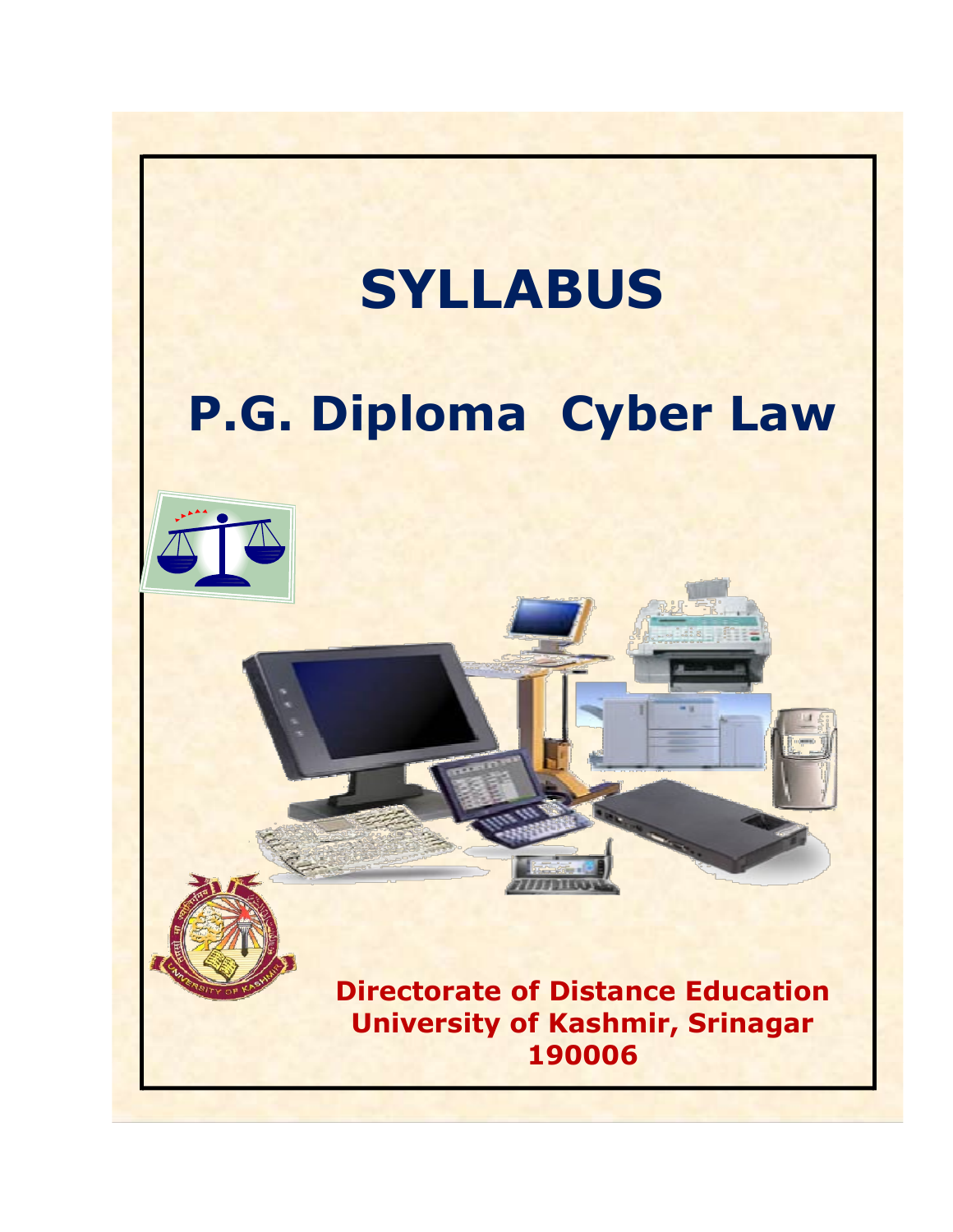# DIRECTORATE OF DISTANCE EDUCATION UNIVERSITY OF KASHMIR

## SYLLABUS FOR P.G. DIPLOMA IN CYBER LAW

## (Effective from Academic Session 2010) COURSE STRUCTURE & SCHEME OF EXAMINATION

I. The following shall be the Scheme of Examination :

| Marks in Each Paper (Theory)                   | 80 |
|------------------------------------------------|----|
| Pass Marks in each Paper(Theory)               | 32 |
| Marks in Continuous Assessment Test            | 20 |
| <b>Marks in Practicals</b>                     | 20 |
| Pass Marks in C.A.Test                         | 08 |
| No. of questions to be asked in each paper     | 08 |
| No. of questions to be attempted in each paper | 04 |

II. The following shall be the Course Structure and Distribution of Marks for one year Post-Graduate Diploma in Cyber Law

| Paper/C        | <b>Title of the Paper/Course</b>                 | <b>Distribution of Marks</b>      |                                                                          |              |
|----------------|--------------------------------------------------|-----------------------------------|--------------------------------------------------------------------------|--------------|
| ourse          |                                                  | <b>Theory</b><br>(Final<br>Exam.) | <b>Internal</b><br>(Continuous)<br><b>Assessment Test</b><br>/Practicals | <b>Total</b> |
| Paper-I        | <b>Basics of Internet</b><br>Communications      | 80                                | 20(Practical Test)                                                       | 100          |
| Paper-II       | E-commerce & E-governance                        | 80                                | 20(C.A.Test)                                                             | 100          |
| Paper-III      | <b>Cyber Crimes and their</b><br>Regulation      | 80                                | 20( C.A.Test)                                                            | 100          |
| Paper-IV       | <b>Trade Mark Law and Domain</b><br><b>Names</b> | 80                                | 20(C.A.Test)                                                             | 100          |
| Paper-V        | Copyright and Internet                           | 80                                | 20( C.A.Test)                                                            | 100          |
| <b>G.Total</b> |                                                  | 400                               | 100                                                                      | 500          |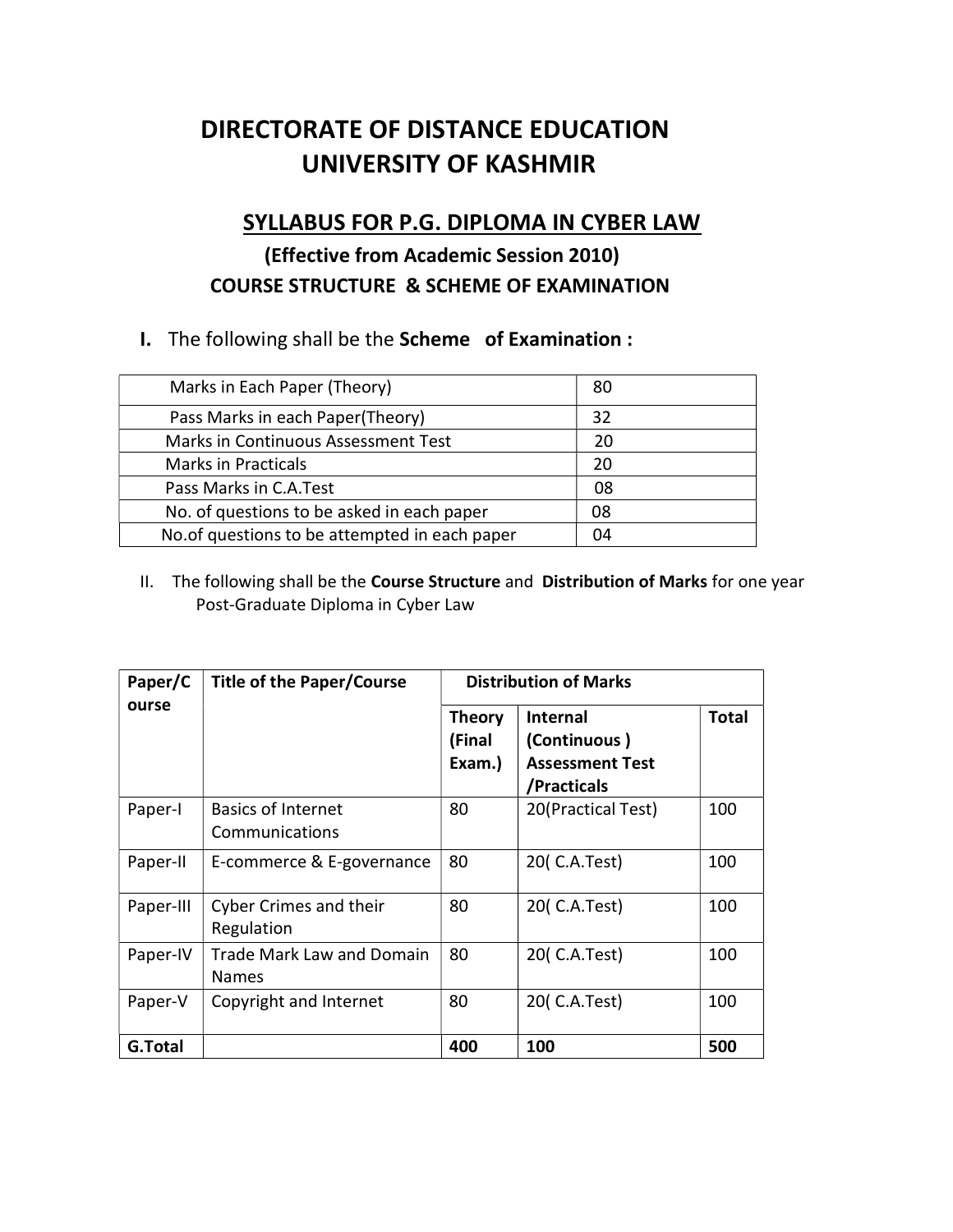- III. Each paper shall carry 100 marks with the following breakup: Theory = 80 Marks Internal/Continuous Assessment (practical) =20 Marks (for Paper-I). Internal/Continuous Assessment(Tests) =20 Marks (for Papers II-V).
- IV. The final examination in theory (for 80 marks) shall be conducted by the Controller of Examinations after the completion of the one academic year.
- V. The internal /continuous assessment tests( for 20 marks) in papers II-V and Practical Test in paper-I shall be conducted by the resource persons of the respective courses/papers during Contact Programme(s) and marks shall be awarded on the basis of performance of the students in the internal test.
- VI. Each paper shall contain eight questions, spread over the whole syllabus. The students shall be required to attempt four questions in a time period of two and a half hours.
- VII. The pass marks in theory and internal assessment / practical tests shall be thirty two(32) and eight (08) marks respectively.
- VIII. The scheme regarding attendance and Contact Programmes shall be the same as applicable to other P.G. Diploma Courses offered through Directorate of Distance Education, University of Kashmir.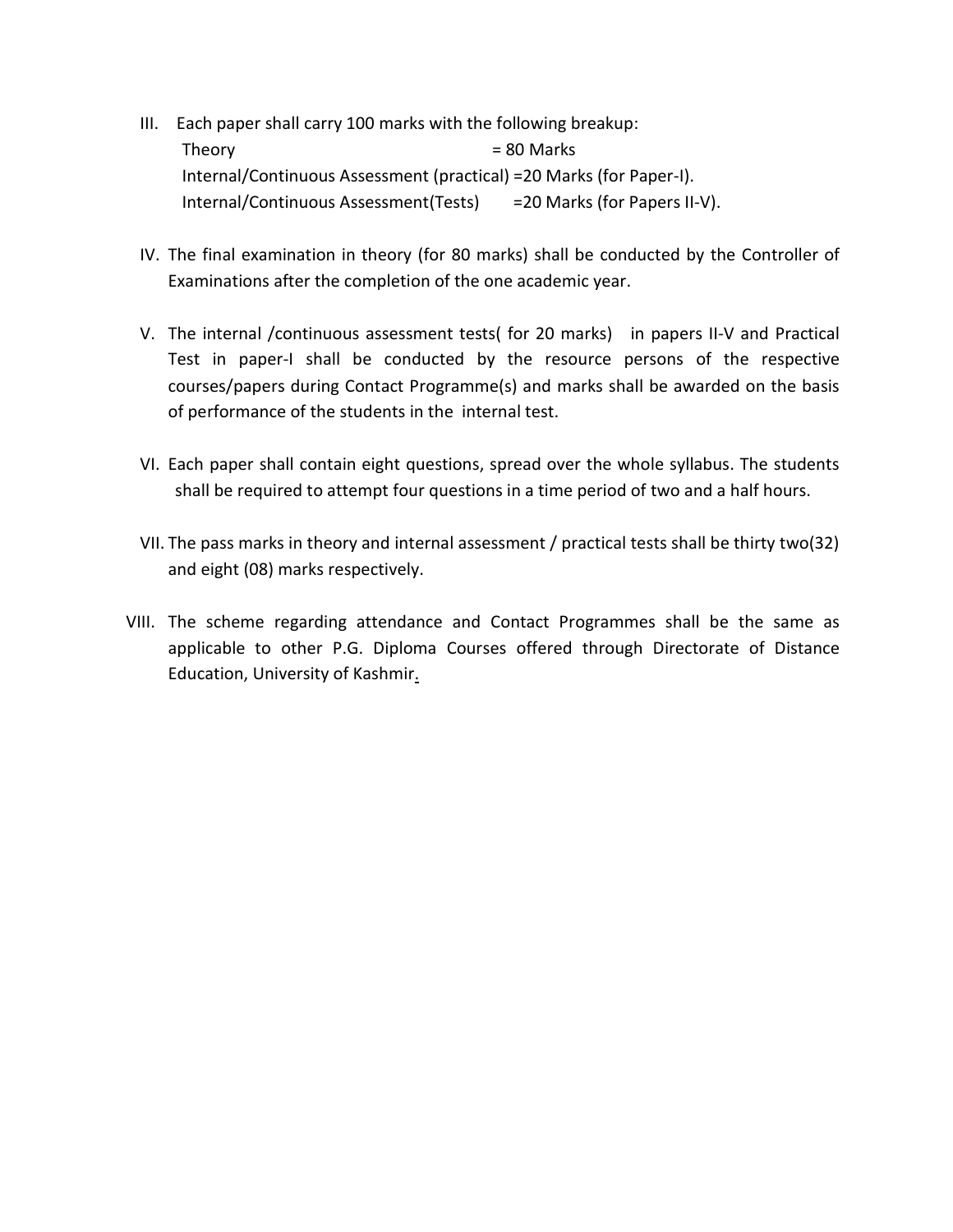## Paper –I : Basics of Internet Communications

Note:- The paper shall include a comprehensive and upto date study of " Basics of Internet Communications." It shall contain eight questions, spread over the whole syllabus. The students shall be required to attempt four questions in a time period of two and a half hours. The paper shall carry 100 marks (80 marks for theory & 20 marks for practical). The scheme regarding attendance and contact programmes shall be the same as applicable to other P.G. Diploma Courses offered through Directorate of Distance Education, University of Kashmir.

- 1. Overview of the Computer System.
- 2. Processing of Computer Data.
- 3. Communication of Data.
- 4. Computer languages and Software Development.
- 5. Internet and Online Resources.
- 6. Digital Signatures
- 7. RSA Digital Signatures
- 8. Security of Information.

- 1. Shakil Ahmad Syed ; " Information Technology" (Jay Kay law Reporter Pvt. Ltd.)
- 2. Nitant P. Trilokekar ; " Information Technology Act, 2000" (Snow White Publications)
- 3. Nandan Kamath ; "Information Technology" (Universal Law Publishing Company Co. Pvt. Ltd.)
- 4. Diane Rowland and Elizabeth; "Information and Technology Law" (Macdonald Cavendish Publishing Limitted).
- 5. Diowan Suri ; "IT. encyclopedia.com" (kanshik Published By Pengago Press, New Delhi)
- 6. S.K. Verma and Raman Mitial; " Legal Dimensions of Cyber Space", (ILI 2004)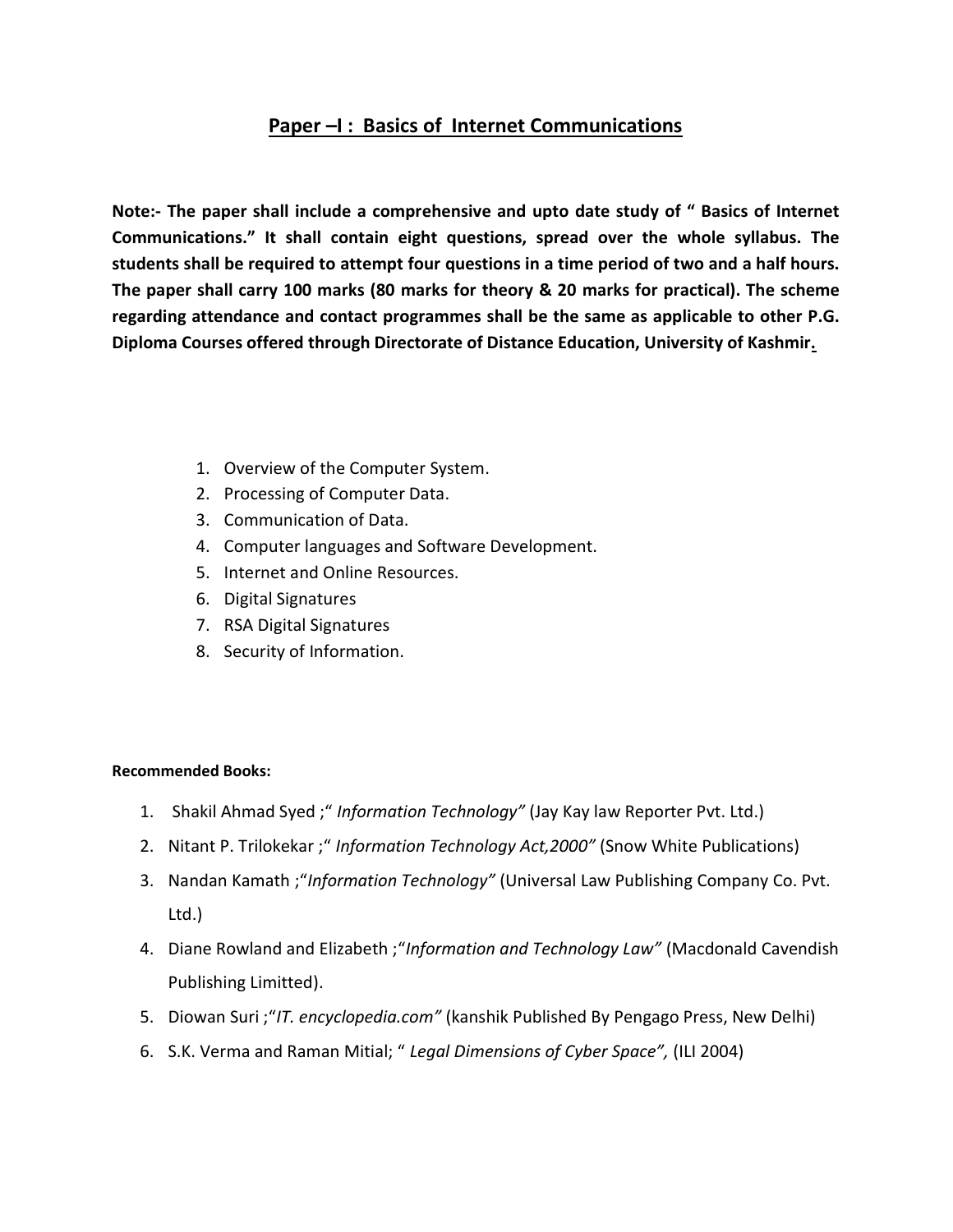## Paper –II : E-commerce & E-governance

Note:- The paper shall include a comprehensive and upto date study of " E-Commerce & Egovernance." It shall contain eight questions, spread over the whole syllabus. The students shall be required to attempt four questions in a time period of two and a half hours. The paper shall carry 100 marks (80 marks for theory & 20 marks for Continuous Assessment Test).

- 1. Genesis ,Object, Scope and Salient features of IT Act
- 2. Introduction to Electronic Commerce.
- 3. Digital Signatures and Setting up Online Business.
- 4. Authentication of Electronic Records.
- 5. Consumer protection in the Cyber World.
- 6. Advertising on the Internet.
- 7. Certifying Authority
- 8. Powers of Controller of Certifying Authority
- 9. Online Contracts.
- 10. Applicability of provisions of Indian Contract Act, 1872 in Online Contracts.
- 11. E-governance

- 1. Julian JB Hickey., E-Commerce; Law, Business and Tax Planning, Jordan Publishing Limited,2000.
- 2. Parag Diwan and Shammi Kapoor., Cyber and E-Commerce Laws with Information Technology Act, 2000 & Rules therewith, Bharat Publishing House, New Delhi, 2<sup>nd</sup> Edition,2000.
- 3. Bakshi, P.M., and Suri, R.K., Cyber and E-Commerce Laws, Bharat Publishing House, New Delhi;2002.
- 4. S.K. Verma and Raman Mitial., "Legal Dimensions of Cyber Space", (ILI 2004).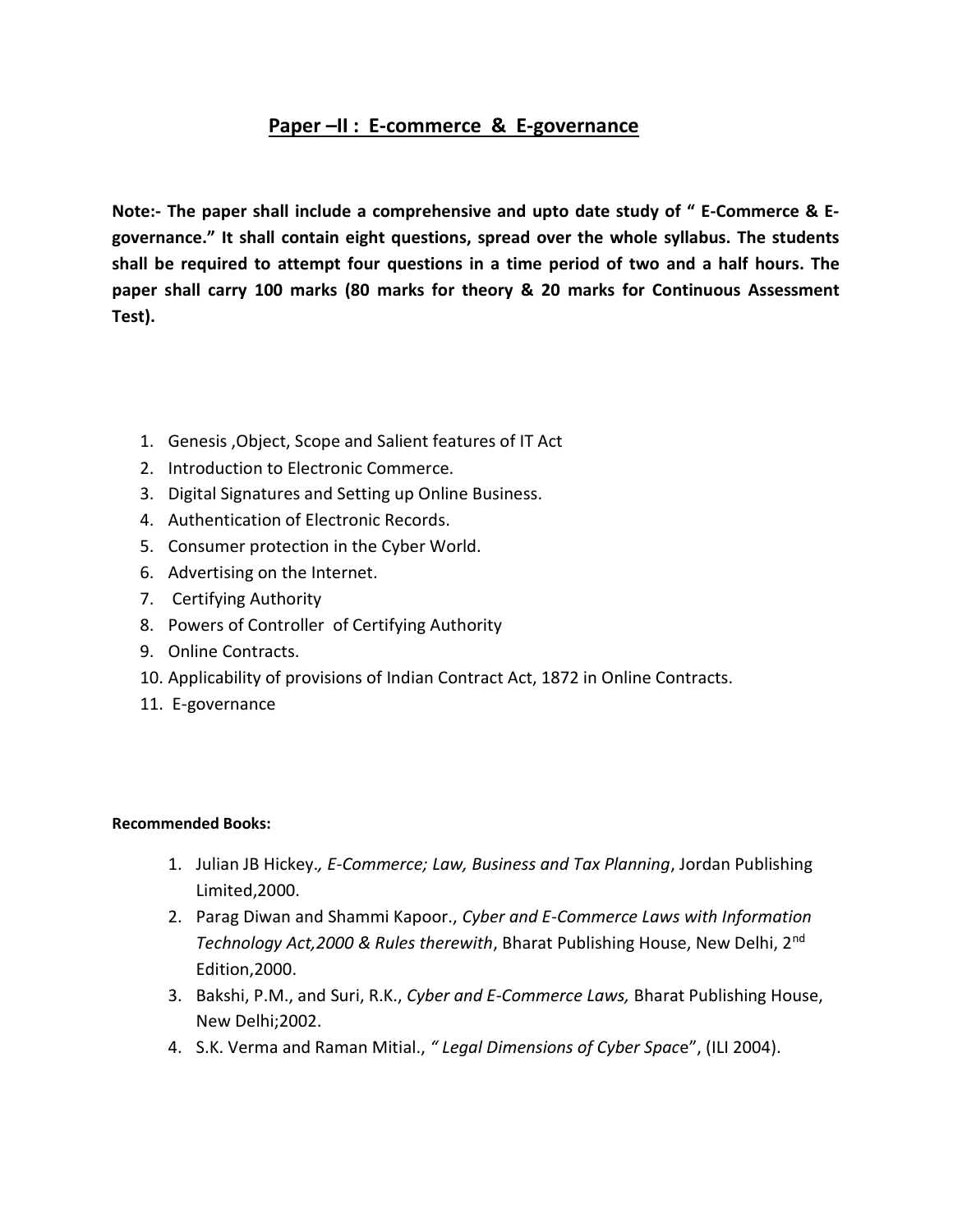## Paper-III : Cyber Crimes and their Regulation

Note:- The paper shall include a comprehensive and upto date study of " Cyber Crimes and their Regulation". It shall contain eight questions, spread over the whole syllabus. The students shall be required to attempt four questions in a time period of two and a half hours. The paper shall carry 100 marks (80 marks for theory & 20 marks for Continuous Assessment Test). The scheme regarding attendance and contact programmes shall be the same as applicable to other P.G. Diploma Courses offered through Directorate of Distance Education, University of Kashmir.

- 1. Introduction to Cyber Crimes.
- 2. Classification of Cyber Crimes.
- 3. Computer as an Instrument of Crime.
- 4. Internet Crimes.
- 5. Web Based Crimes.
- 6. Computer Containment
- 7. Computer Virus
- 8. Hacking, Internet Frauds
- 9. Pornography , Forgery ,Defamation
- 10. Cyber Terrorism
- 11. Regulation of Cyber Crimes :
	- i) Adjudicating Officer,
	- ii) Appointment and Qualification,
	- iii) Powers of Adjudicating Officer ; and
	- iv) Constitution, Powers & Jurisdiction of Cyber Appellate Tribunals.

- 1. Suri, R.K. and T.N. Chhabra., "Cyber Crimes," New Delhi Pentagon Press, 2002.
- 2. Joga Rao, S.V., "Law of Cyber Crimes and Information Technology Law", Wadhwa and Company, Nagpur,  $1<sup>st</sup>$  Edition, 2004.
- 3. Sharma, S.R., "Dimensions of Cyber Crime", Annual Publications Pvt. Ltd.,  $1^{st}$  Edition, 2004.
- 4. Augastine, Paul T.," Cyber Crimes and Legal Issues", Crecent Publishing Corporation, 2007.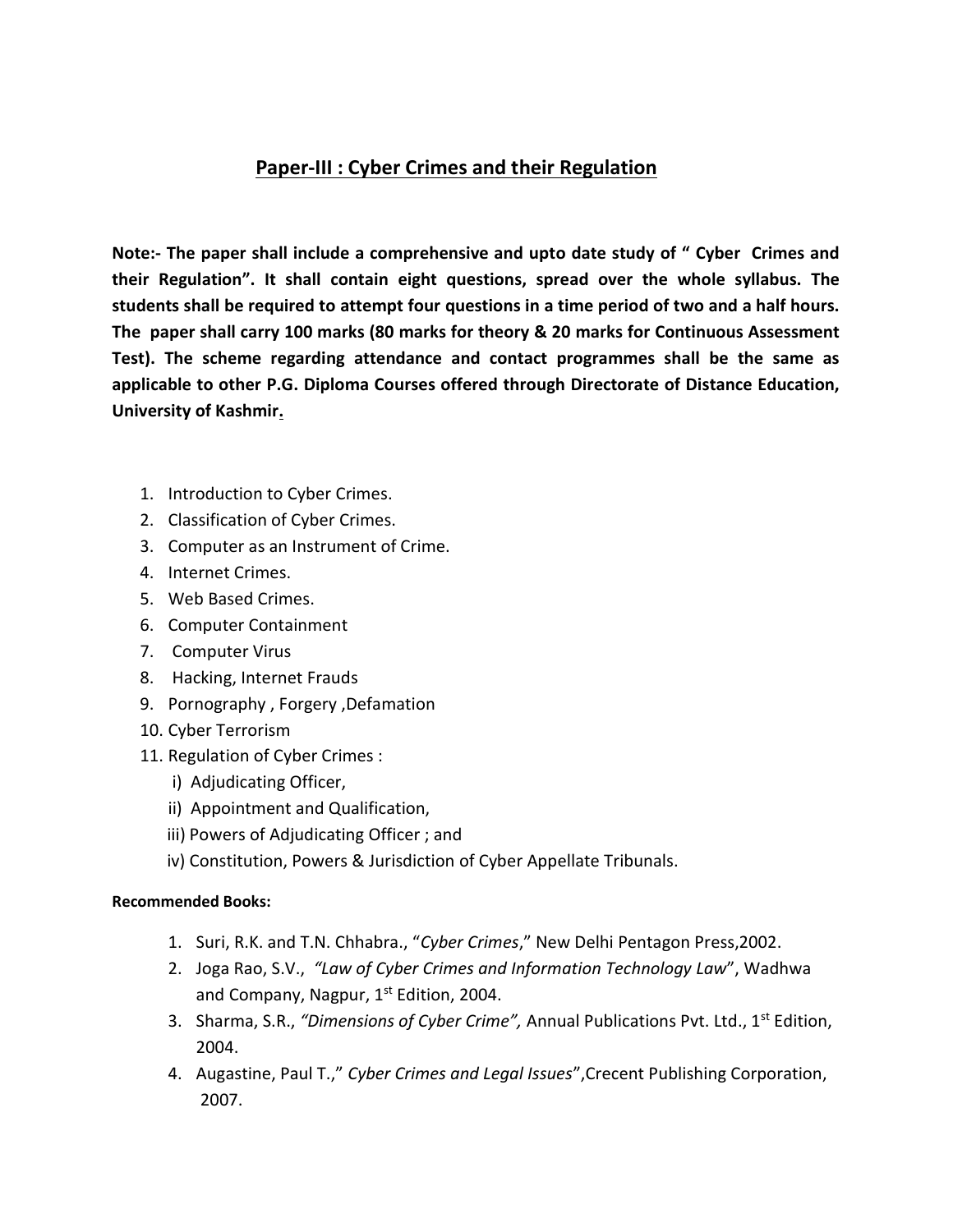#### Paper –IV : Trade Mark Law and Domain Names

Note:- The paper shall include a comprehensive and upto date study of " Trade Mark Law and Domain Names." It shall contain eight questions, spread over the whole syllabus. The students shall be required to attempt four questions in a time period of two and a half hours. The paper shall carry 100 marks (80 marks for theory & 20 marks for Continuous Assessment Test). The scheme regarding attendance and contact programmes shall be the same as applicable to other P.G. Diploma Courses offered through Directorate of Distance Education, University of Kashmir.

- 1. Overview of Trade Marks Act, 1999; Madrid Agreement ; and TRIPS Agreement
- 2. Background of Domain Names.
- 3. Intersection of Internal Domain Names and Trademark Law.
- 4. Similarity and Dilution of Trade Mark.
- 5. New concepts in Trademark Jurisprudence.
- 6. Protection of Domain Names.
- 7. Consumer Confusion.
- 8. Jurisdiction in Trade Mark Disputes & Judicial Trends in India.

- 1. Narayanan P; "Law of Trade Marks and Passing Off", Eastern Law House, 6<sup>th</sup> Edition, 2007.
- 2. Bansal Ashwani Kr; "Law of Trade Marks in India with Introduction to Intellectual Property" , CLIP TRADE, 2nd Edition,2006.
- 3. Sarkar, J.S., Trade Marks Law and Practice", Kamal Law House, 4<sup>th</sup> Edition,1999.
- 4. S.K. Verma and Raman Mittal; " Legal Dimensions of Cyberspace" ,ILI 2004.